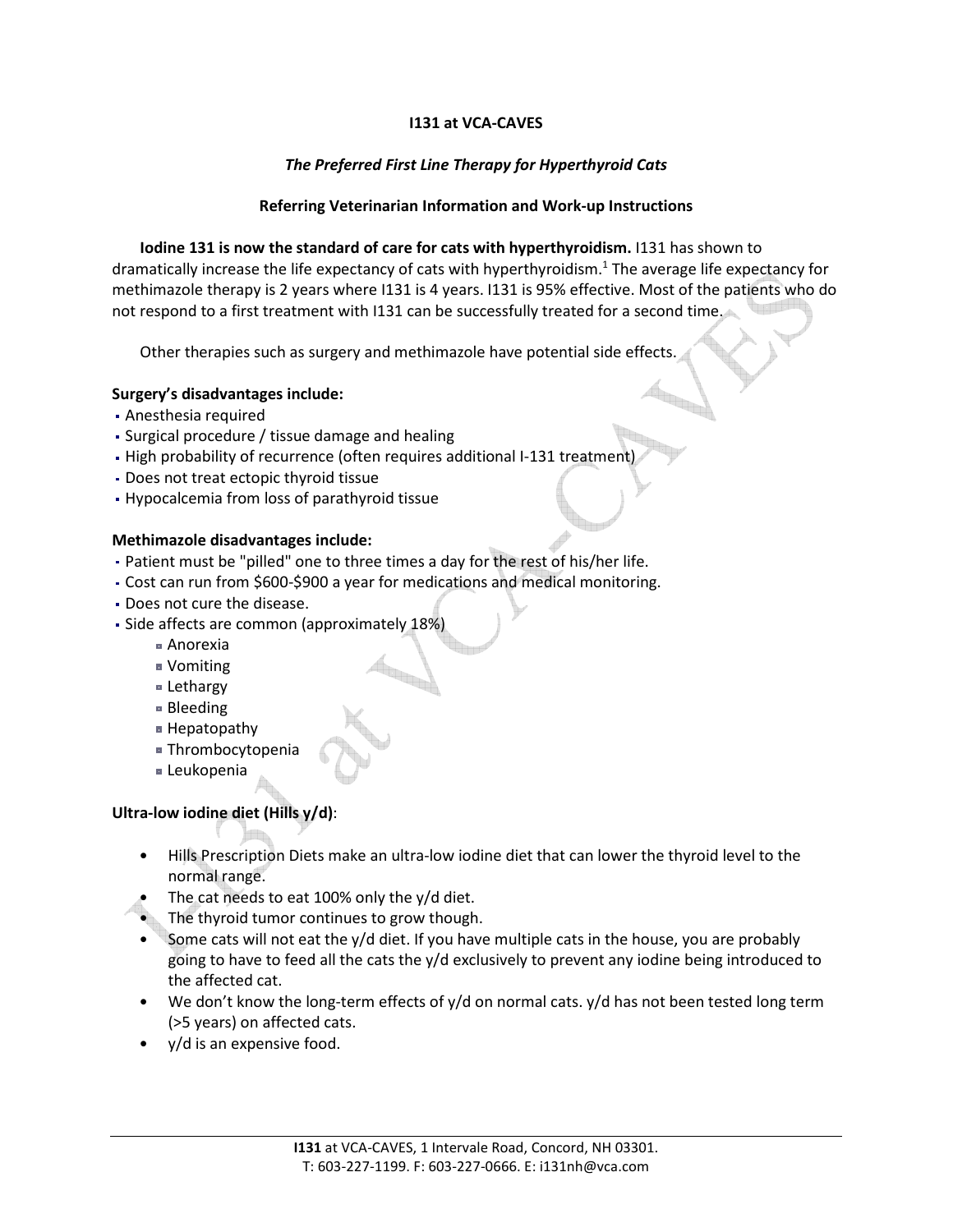I131 is best suited as a first line therapy for stable patients without significant heart disease, GI disease, kidney disease, and liver disease. Dr. Dutton is happy to discuss your patient's particular medical condition.

Our program includes a pre-treatment exam, review of the diagnostic findings, the I131 treatment, hospitalization in our nuclear medicine ward and consultation with the referring veterinarian on the post-treatment T4 testing.

## Diagnostic Testing Required:

- 1. CBC, biochemical profile (BUN, Crt, ALT, SAP, TP as a minimum), and urinalysis. These values should be within 60 days of admission.
- 2. T4 (or fT4) value within 30 days of admission.
- 3. If your patient has been on methimazole for more than 90 days, please discontinue the methimazole for at least seven days and perform a new T4 level.
- 4. Pets can continue Hills y/d diet is they are currently on it.
- 5. Lateral and DV (or VD) thoracic radiograph. You can send by e-mail to: i131nh@vca.com

## Patient Admission Information.

- 1. Patients are admitted for therapy by appointment only.
- 2. Patients are hospitalized for approximately 5-6 days. Clients cannot visit patients during therapy, nor can patients be removed/discharged until officially released. Clients cannot terminate therapy early or arrange for early releases once therapy has begun. These are State and Federal regulations.
- 3. Clients can 'virtually' see their pets on our website at http://www.I131nh.com.
- 4. Clients can call in daily for update on their pet's condition.
- 5. In the unlikely case where the patient dies during their stay, we are required to hold the remains for approximately 90 days.

#### Payment Policy

- 1. The cost of the I131 therapy is  $$1776.55<sup>2</sup>$ . This must be prepaid before the therapy can begin. Unfortunately, due to costs involved, we are not able to bill or hold checks for this treatment. We accept cash, checks, VISA, MasterCard and Discover.
- 2. Not included in the price is the pre-treatment and post-treatment testing on the referring veterinarian's part. Additional costs can be expected for emergency medical testing, procedures or medications needed by the patient during their stay with us.

## Dismissal Policy

1. Patients will be excreting a small amount of radiation upon dismissal. The clients are given strict dismissal instructions on handling pets for 2 weeks post-dismissal. If clients are unwilling or unable to follow these precautions, they should consider surgical or medical management.

#### Uncommonly Seen Side Effects

- 1. Hypothyroidism. A very small percentage of treated patients will have lifelong hypothyroidism. Most cases of hypothyroidism are transient and resolves within 4 months post-treatment.
- 2. Sore throat or dysphagia. This is usually transient, but a permanent voice change is possible.
- 3. Worsening of azotemia. Correction of the hyperthyroid state (by I131, methimazole, or surgery) reduces the hypermetabolic state which elevates the glomerular filtration rate (GFR). When the GFR returns toward normal, borderline azotemic patients can worsen. It has been estimated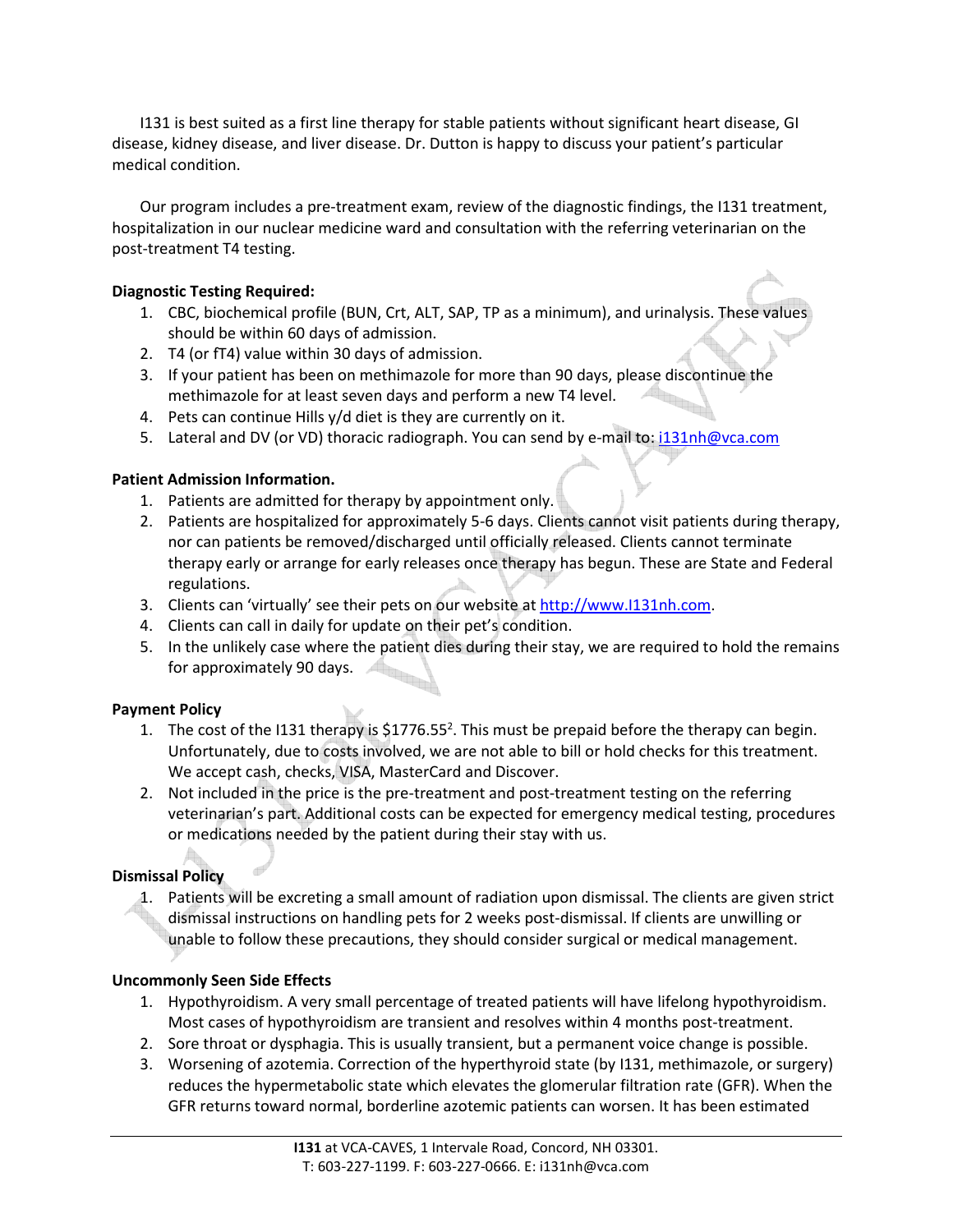that in the pre-treatment azotemic patients, less than 5% have a clinically significant worsening of the azotemia.

- a. There is currently no definitive test to determine whether this will happen to a particular azotemic patient. Some clinicians have recommended that pre-treatment azotemic patients be treated for 7 days with 2.5 mg methimazole PO BID and have their BUN and Creatinine rechecked in 7-10 days to see if the azotemia worsens.<sup>3</sup>
	- i) If the azotemia does not worsen, then the patient should not exhibit worsening azotemia after the I131 therapy.
	- ii) If the azotemia does worsen, it may be advisable for the patient to receive a low dose methimazole to help counteract the hyperthyroidism while at the same time keeping a slightly hypermetabolic state to improve GFR.

## Post -i131 Recheck

- 1. You as the referring veterinarian performs the post-i131 testing.
- 2. Four to six weeks after the i131 therapy, please obtain a new thyroid level.
	- a. If you diagnosed hyperthyroidism based on a T4 value, repeat a T4.
	- b. If you diagnosed hyperthyroidism on a fT4 value, repeat a fT4 value.
- 3. Obtain a BUN and Creatinine. If you have the ability, a SDMA would be helpful but not necessary.